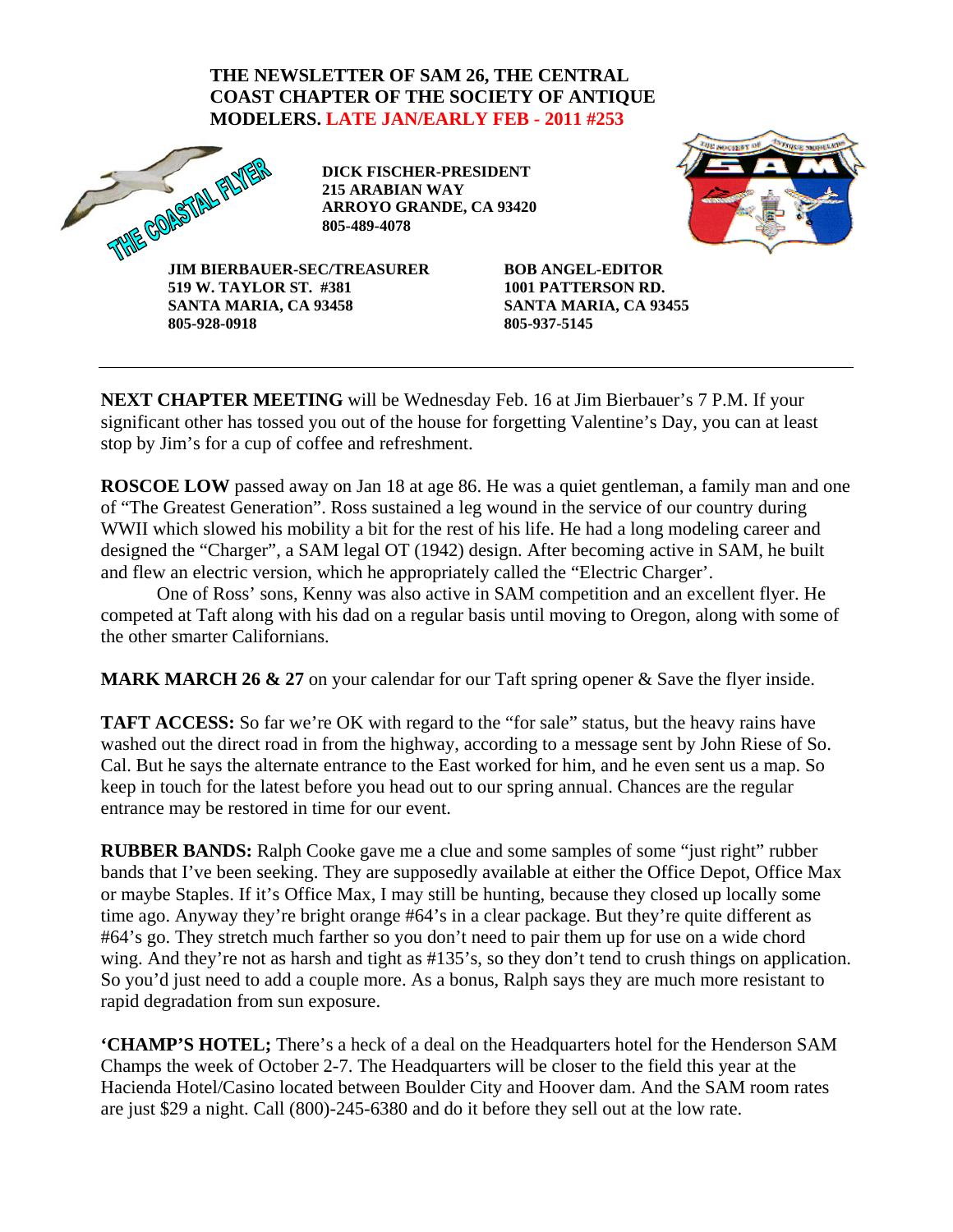**FUEL BLENDING CLASS:** Dick Douglas sent a couple of questions to Steve Roselle, who in turn sent it to several others of us for help. His question about dope sources received several answers, and I sent the answer below to his fuel mixing question. Dick had won a gallon of high nitro fuel and wanted to re-mix it to an appropriate blend for a vintage Torpedo greenhead. He'd been using 10% nitro, 25% castor and the remainder methanol in the Torpedo. I've mixed fuel for over 60 years and have worked out numbers like this before. It's not a simple formula, just general approach. I hated to waste all this "intellectual property", so am presenting it again here.

Dick, the mix you've been running sounds about right for a greenhead to me. You wouldn't need all castor oil, so just adding enough castor to the synthetic to bring it up to 25% total oil should work fine. Now for the arithmetic:

A gallon  $= 128$  oz., so  $25\% = 32.0$  oz. nitro is in the original gallon.  $19\% = 24.32$  oz. oil in the original gallon  $56\% = 71.68$  oz. methanol in the original gallon. 100% 128 oz.

To mix a new gallon at  $10\% = 12.8$  oz total nitro is needed  $25\% = 32.0$  oz. total oil needed  $\underline{65\%} = \underline{83.2}$  oz. total methanol needed 100% 128 oz

Nitro is the ingredient we need to dilute the most; so we key in on it first. We won't need to add any nitro, and fortunately it's the most expensive ingredient anyway.

We need a ratio of  $32/12.8 = 128/X$ , or  $X = 51.2$  ounces of the original mix to start. That will give us the needed 12.8 ounces of nitro in the new mix.

So 51.2 ounces of original mix  $@19\% = 9.728$  oz of oil already there, and we want 32 oz total. So we add 22.272 oz of castor oil. That may sound like too much castor, but remember, we're going to dilute the original mix with lots of methanol.

51.2 oz of original mix  $\omega$  56% = 28.672 oz of methanol already there and we want 83.2 total, so we add 54.528 oz of methanol.

So we now have 12.8 oz nitro, or 10% 32.0 oz mixed oils, or 25% 83.2 oz of methanol, or 65% 128.0 100%

That original gallon will yield a total of exactly two and a half gallons. The reason that works out so neatly is we're keying on the nitro to start and at 25% diluted to 10% that's a 2.5 ratio. For the final half gallon, just reduce all the quantities to half. You can round those fine decimal numbers to make the actual mix as it isn't that critical. I just showed the decimals as final proof that the numbers add up. Shake well before ingesting.

If someone shows me a really simpler method of doing this after I've been doing it this way for years, I might bang my head against the wall. Now, graduates, suppose the free gallon had been a 23%/21%/56% mix and the mix wanted was 5%/22%/73%. Can you work that one out?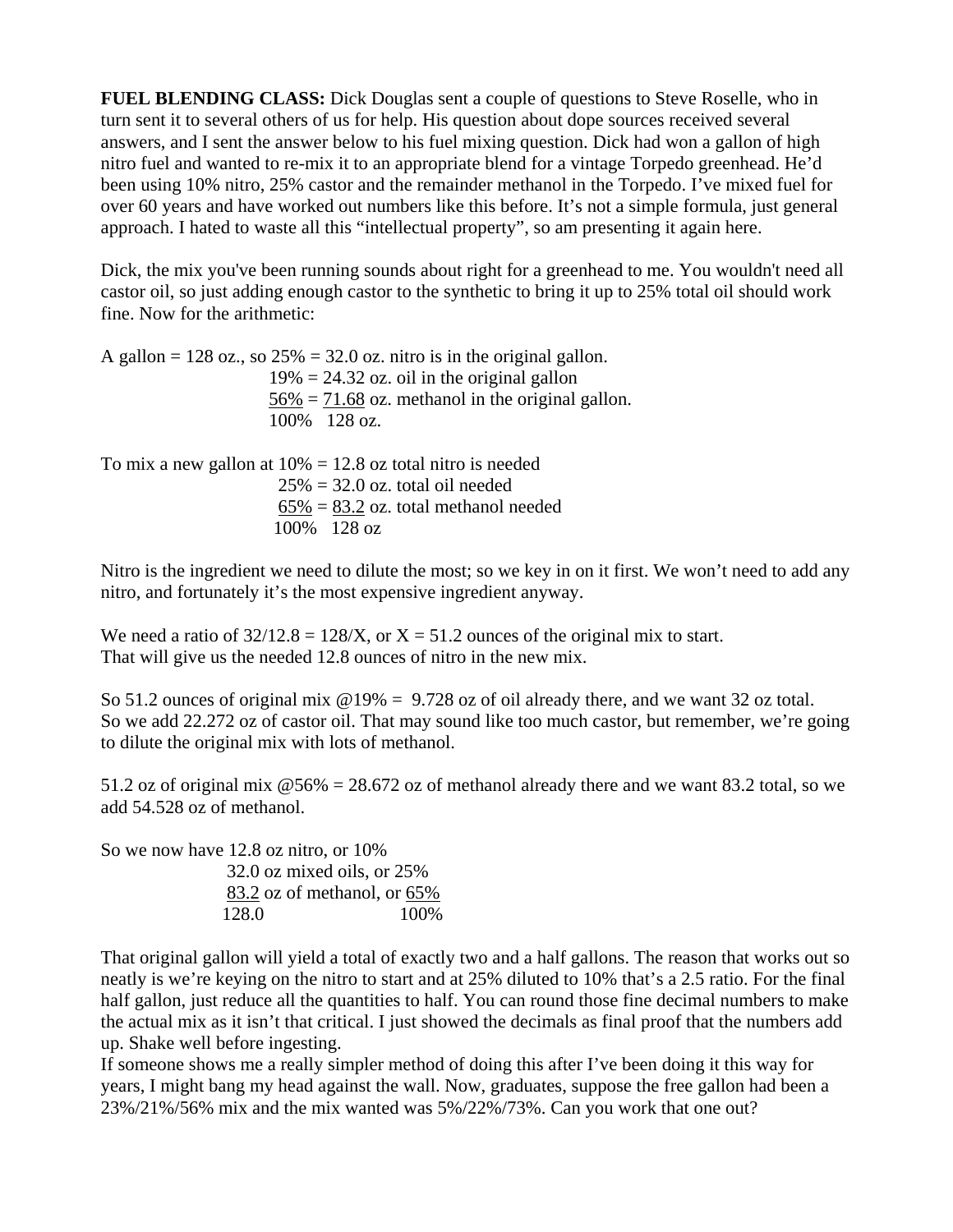**NOEL JENSEN** and some history: Noel was the fellow who helped us secure our home field flying site at Drum Canyon Farm several years ago. Noel and family lived in the house closest to the field and was caretaker and handyman for the farm. Noel was an RC modeler and flew there himself. He later moved to Montana, taking his machine shop along and we didn't hear much from him after that.

Then farm owner Bill Brown retired and sold the farm to present owners John and Nadine Debruin. We sweated out whether we'd be able to continue flying there, but the Debruin's turned out to be great owners and John was an ultra light flier who sometimes flew a little RC.

**FAST FORWARD** to December 2010. Browsing through The Internet Craftsmanship Museum, I picked up the text and photo item below, showing just what a skilled machinist Noel Jensen is.

**The"Little Dominator" Model Aircraft Engine** was designed and built by Noel Jensen of Montana, circa 1993. L=8", W=8", H=9"

When Noel Jensen needed an engine for his model airplane he drew a couple sketches, went into his workshop and produced a rotary valve, twin cylinder, air cooled engine that he called the Little Dominator. His engineering and machining skills led him to a simple design and efficient powerplant. The engine's one-inch bore and 1.1-inch stroke turns a 16/6 propeller at 6000 revolutions per minute. The engine burns methanol on glow ignition and utilizes belt driven rotary (cylindrical) valves for induction and exhaust.



You can see the serrated drive belt and one of the pulleys for the rotary valves at the back of the engine.

Notice how Noel made clever use of rubber exhaust extensions for the intake and the exhaust pipes feeding into the muffler below.

That's a quarter down in front for size comparison. Overall it's a really sophisticated yet simple design.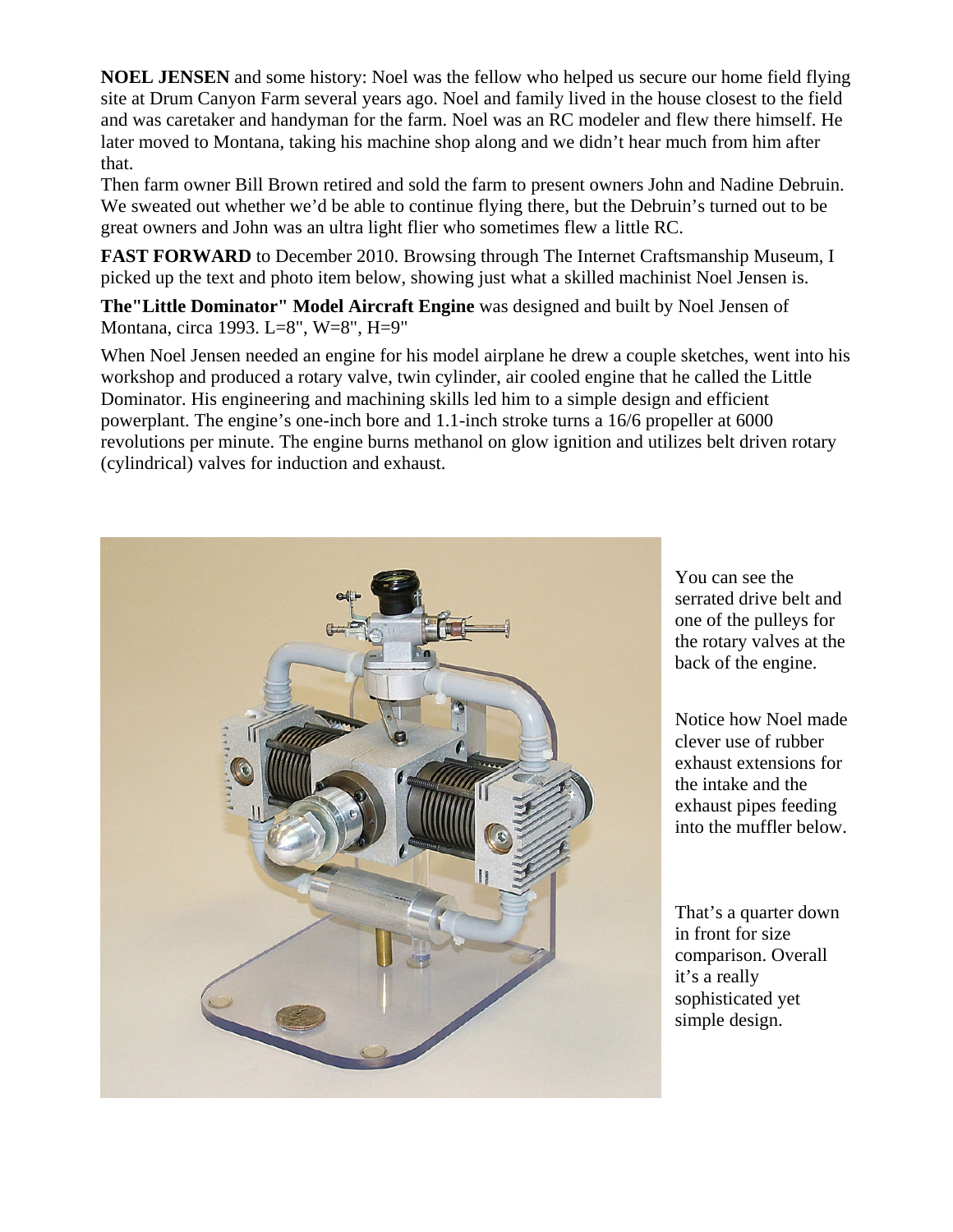**BUT WAIT THERE'S MORE.** If a little is good, a lot more must be better.



Here Noel expanded his design to a four cylinder, using the same basic construction.

Both machine screws are holding the carburetor in this photo. You did notice the temporarily missing one on the twin didn't you?

That same quarter again shows size.

**THAT SAFETY WARNING** about staying away from in front or to the side of a spinning prop was reinforced for Ralph Cooke and me at Eloy. I was timing for him and as we were getting ready to launch, the propeller suddenly shed both blades and the unbalanced engine revved high and erratically. Ralph said the prop was new. We didn't find either blade immediately, but later happened on one about 25 feet out front.

**OUR CHAPTER** was well represented on the RC side at the Southwest Regionals at Eloy. Ten of the 19 entrants were members of SAM 26.

**DESERT DRIVING:** Part of my route to Eloy took me down highway 95 at night. That's a lonely desert road paralleling the Colorado River and it has lots of curves and dips. I was noticing that other cars and I were surprising each other with our bright lights as we popped up over the rises and had to quickly dim them, often less than a hundred yards apart. It took a while, but it finally dawned on me that there wasn't enough of the usual haze, dust, smog and general air pollution to produce that halo of light reflection that we usually see before we actually see the other vehicles headlights.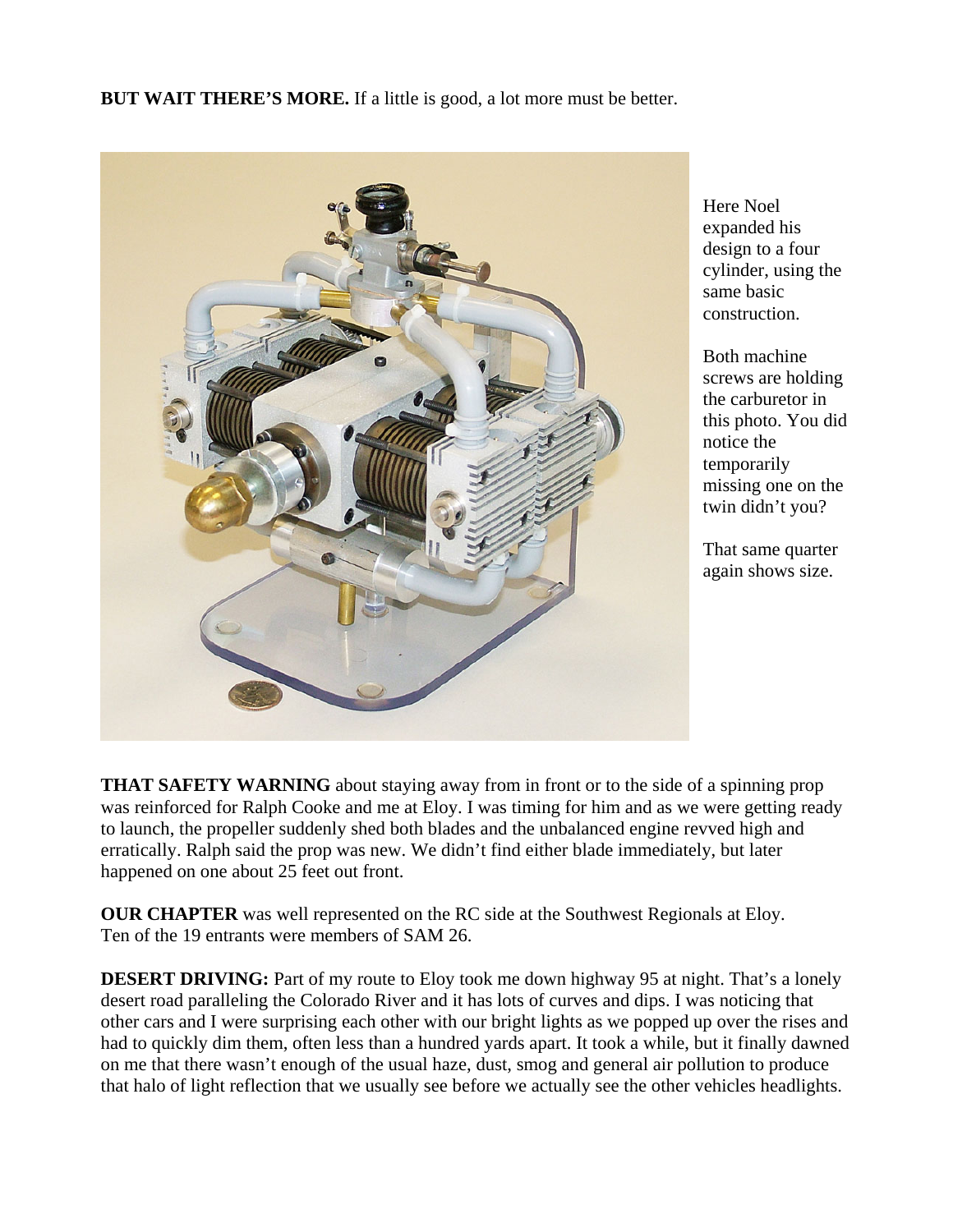

SCHEDULE: Registration opens 8:00 A.M. each day. Pilots meet 8:30, with flying immediately after. Last flight airborne by  $\overline{4}$  P.M. Sat., 3 P.M. Sunday...

AWARDS through third place for all events.

We also present perpetual trophies for the following events: The Don Barrick Memorial trophy goes to the winner in class C Ignition, one of Don's favorite events. The Ron Doig Memorial trophy is for 1/2A Texaco, one of Ron's favorite events. The "big" Texaco trophy donated by Charlie Applebaum/ Templeton Texaco. And the Sweepstakes trophy for points gathered in all events flown.

ENTRY FEES: \$8/event, \$38 maximum when paid upon initial entry.

NOON BREAK SATURDAY to fly O.T. gliders.

SATURDAY NIGHT BANQUET, at the Ranch House Restaurant, near the Caprice Motel, 200 Kern St. 7:00 P.M. Saturday's awards will be presented.

WE SUGGEST that you check with contest management the week before for any field condition changes.

Contest Director: Hardy Robinson 1456 W. Trimera Ave. Santa Maria, CA 93458 805-739-0329 Assistant C.D. Bob Angel 1001 Patterson Rd. Santa Maria, CA 93455 805-937-5145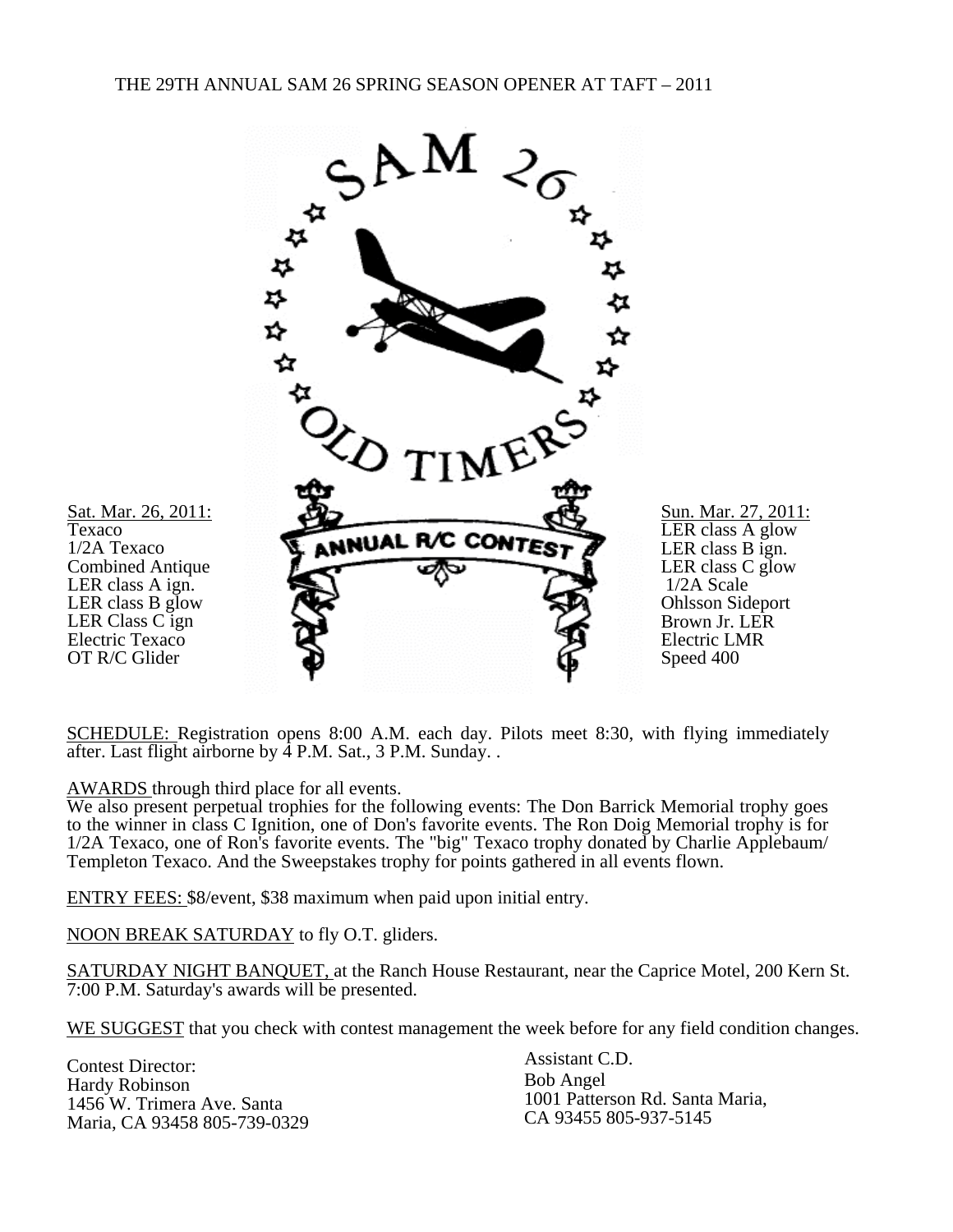Hi Bob,

Hope you had fun in Arizona; I sure did. Enjoyed talking to you and all the other fliers.

 I went to Taft last week and was unable to get on to the field due to the entrance being washed out. I was able to get there by coming in from the east on a dirt road parallel to the main highway. See the attached MS word file which I made up using a Google Earth picture as a basis.

Once you get there the field is still sorta torn up by the local yahoos with their pickup truck and dirt bikes. But the weather is still great. I think it is still the best place to fly.

John Riese



John's note is from mid January, so we're hoping the regular entrance will be restored by late March. If not, I've used that East entrance before and it works. The dirt road (in green) has a few forks, coming back west so you generally want to stick to the right hand ones. That road also may be improved some now that the prison patrol uses it regularly.

**MORE ABOUT RUBBER BANDS:** This was recently plucked from the internet. Some plastic bags aren't suitable for storing rubber bands, while some are.

1. Completely fill a bag with water, and put it into a basin of water.

If it sinks, it contains PVC and is bad for rubber storage. It will rot the rubber in time. If it floats, it is safe for rubber storage. *Keep them all out of the sun when not in use.*

2. Take a clean unused plastic bag and burn it.

If it burns with a clear-edged blue flame, it's OK.

If it burns with a smoky yellow flame it contains PVC and shouldn't be used for rubber storage.

After showing the sample Orange rubber bands (see PG.1) to the guys at the field, Jim Bierbauer had a newer bag of #64's (regular color) that had the same improved stretch characteristics as the orange ones. I stopped by Office Depot on the way home and bought a bag of newer stock from a different (made in USA) manufacturer than before. There is a definite improvement over what I'd bought there before. They might not have the same sun resistance of the orange ones, but I bought the big 1 pound economy sized bag and will not try to use them forever.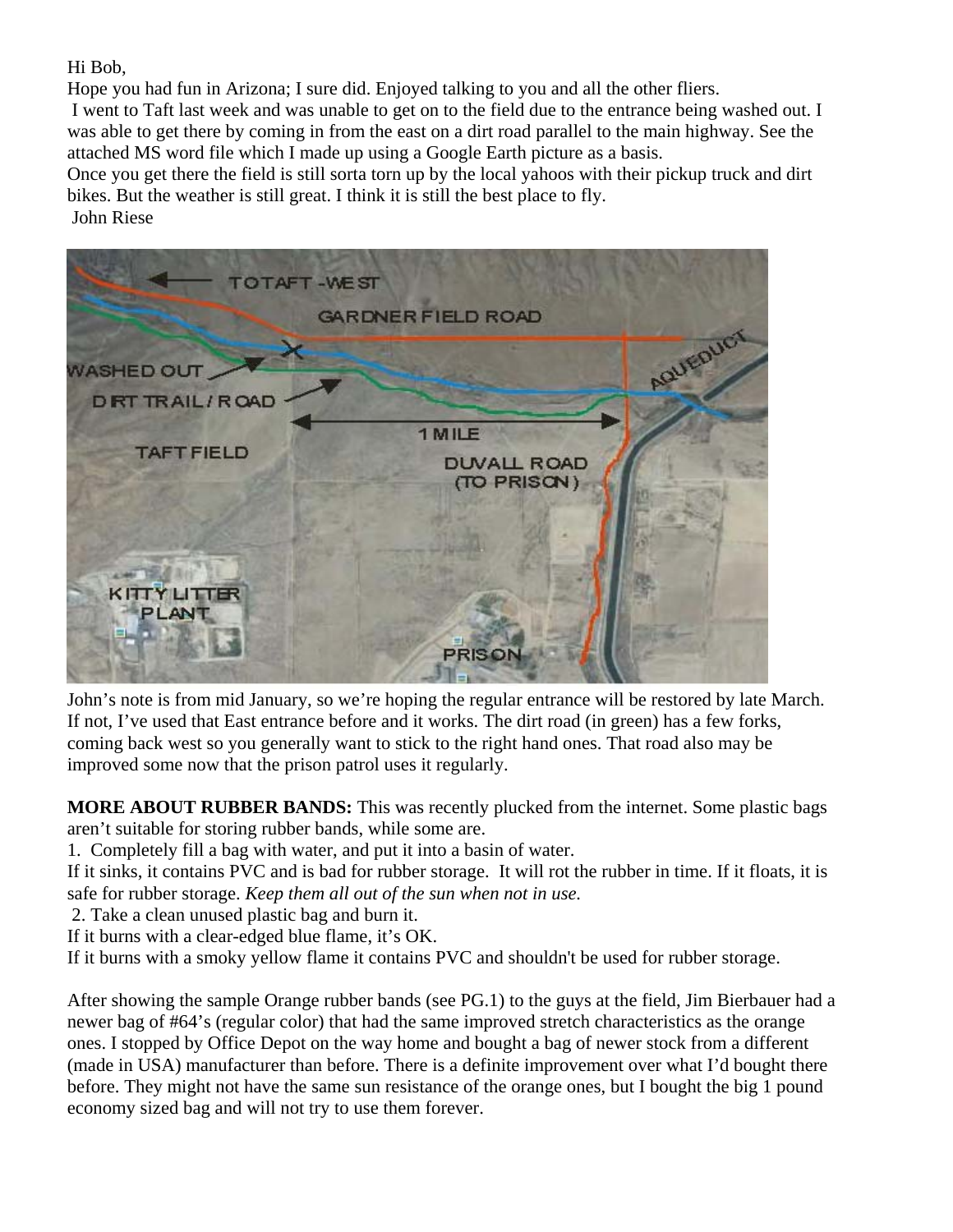## **RESULTS-SAM RC @ SOUTHWEST REGIONALS ELOY ARIZONA JANUARY 2011**

| <b>A IGNITION</b>   | <b>SHIP</b>          | <b>SIZE</b> | <b>ENGINE</b>   | $\mathbf{1}$ | $\overline{2}$ | $\overline{\mathbf{3}}$ | <b>TOTAL</b>   |
|---------------------|----------------------|-------------|-----------------|--------------|----------------|-------------------------|----------------|
| 1 Bob Hawkins       | <b>Bomber</b>        | 260         |                 |              |                |                         | 8:40           |
| 2 Peder Samuelsen   | Westerner            | 480         |                 |              |                |                         | 7:22           |
| 3. Rick Holman      | Lancer               |             | McCoy .19       |              |                |                         | 3:97           |
| <b>B GLOW</b>       |                      |             |                 |              |                |                         |                |
| 1 Bob Angel         | Stardust Spl.        | 660         | Torp cross flow |              |                |                         | $9:14*$        |
| 2 Rick Holman       | Stardust Spl.        |             | Nova Rossi      |              |                |                         | $9:10*$        |
| 3. Peder Samuelsen  | Westerner            | 757         |                 |              |                |                         | $4:50*$        |
| <b>CIGNITION</b>    |                      |             |                 |              |                |                         |                |
| 1 Bob Hawkins       | Bomber               | 1260        | McCoy 60        |              |                |                         | $12:55*$       |
| 2 Rick Holman       | Bomber               |             | McCoy 60        |              |                |                         | $11:00*$       |
| 3 Bob Angel         | <b>Bomber</b>        | 1206        | McCoy 60        |              |                |                         | $\gamma$       |
| <b>TEXACO</b>       |                      |             |                 |              |                |                         |                |
| 1 Fred Foster       | $RC-1$               | 1008        |                 |              |                |                         | 18:21          |
| 2 Peder Samuelsen   | <b>Bomber</b>        | 1260        |                 |              |                |                         | 13:23          |
| <b>ANTIQUE</b>      |                      |             |                 |              |                |                         |                |
| 1 Rick Holman       | <b>Bomber</b>        | 900         |                 |              |                |                         | 12:00*         |
| 2 Peder Samuelsen   | Anderson             | 1000        |                 |              |                |                         | <b>DNFO</b>    |
| 1/2 A TEXACO        |                      |             |                 |              |                |                         |                |
| 1 Phillip Stephens  | Bomber               | 288         | Cox             |              |                |                         | 15:55          |
| 2 Bob Hawkins       | Bomber               |             | Cox             |              |                |                         | 15:19          |
| 3 Charlie Applebaum | Bomber               |             | Cox             |              |                |                         | 12:15          |
| <b>E TEXACO</b>     |                      |             |                 |              |                |                         |                |
| 1 Dave Harding      | Stardust Spl.        | 1050        |                 |              |                |                         | 36:28          |
| 2 Luther Peters     | Peerless Cub         | 660         |                 |              |                |                         | 26:20          |
| 3 Steve Muskal      | Playboy              |             |                 |              |                |                         | 25:47          |
| <b>SOS ELECTRIC</b> |                      |             |                 |              |                |                         |                |
| 1 Jack Hiner        | <b>Silver Bullet</b> |             |                 |              |                |                         | 21:23          |
| 2 Luther Peters     | Stardust             | 200         |                 |              |                |                         | 12:43          |
| 3 Colin Widdison    | Korda Outdoor        |             |                 |              |                |                         | 10:51          |
| <b>WAKEFIELD</b>    |                      |             |                 |              |                |                         |                |
| 1 Eut Tileston      | Cleveland Gull       |             |                 |              |                |                         | 5:05           |
| 2 Luther Peters     | Gull                 |             |                 |              |                |                         | $\gamma$       |
| <b>SPEED 400</b>    |                      |             |                 |              |                |                         |                |
| 1 Dave Harding      |                      |             |                 |              |                |                         | 16:89          |
| 2 Keith Smith       | Airborn              | 288         |                 |              |                |                         | 16:38          |
| 3 Robin Bithell     | <b>Brigidier</b>     | 350         |                 |              |                |                         | 10:94          |
| <b>Elect. LMR</b>   |                      |             |                 |              |                |                         |                |
| 1 Steve Muskal      | Playboy Cabin        |             |                 |              |                |                         | 18:27*         |
| 2 Dave Harding      |                      |             |                 |              |                |                         | $\gamma$       |
| 3 Jack Hiner        |                      |             |                 |              |                |                         | $\overline{?}$ |
| <b>B IGNITION</b>   |                      |             |                 |              |                |                         |                |
| 1 Bob Hawkins       | <b>Bomber</b>        | 620         |                 |              |                |                         | 11:12          |
| 2 Rick Holman       | Bomber               | 490         |                 |              |                |                         | 8:54           |

## **\* = Flyoff times**

Mornings were cool and flying started late, but by 9 or 10 shirtsleeves were comfortable. Winds were light and just enough to establish positive takeoff and landing directions.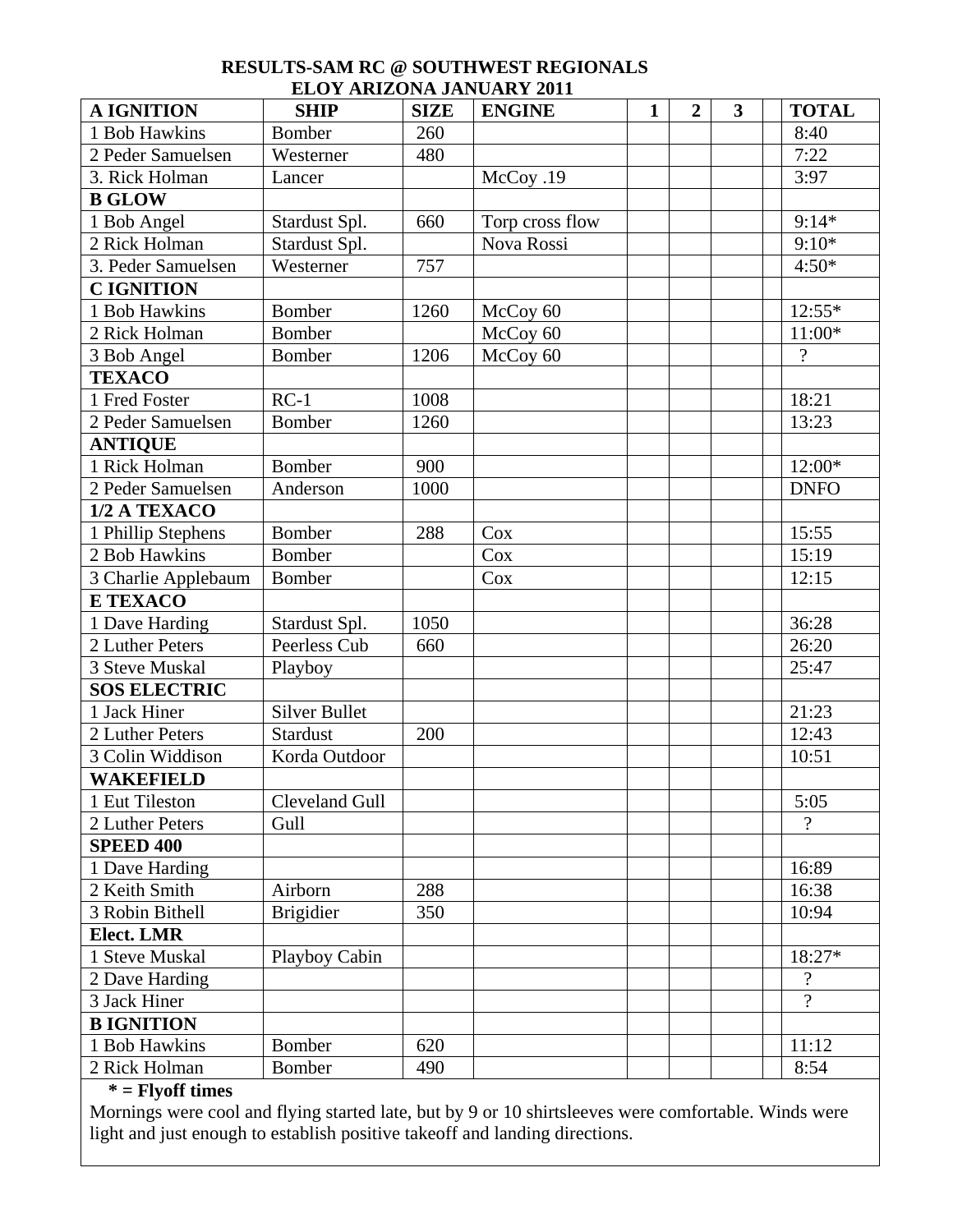| <b>2011 SW REGIONALS OT RC CONTINUED</b> |                    |             |               |              |                |                         |                |  |  |  |
|------------------------------------------|--------------------|-------------|---------------|--------------|----------------|-------------------------|----------------|--|--|--|
|                                          | <b>SHIP</b>        | <b>SIZE</b> | <b>ENGINE</b> | $\mathbf{1}$ | $\overline{2}$ | $\overline{\mathbf{3}}$ | <b>TOTAL</b>   |  |  |  |
| <b>A GLOW LER</b>                        |                    |             |               |              |                |                         |                |  |  |  |
| 1 Rick Holman                            | Stardust Spl.      |             | Nova Rossi    |              |                |                         | 14:00          |  |  |  |
| 2 Bob Hawkins                            | <b>Bomber</b>      | 450         | Nelson        |              |                |                         | 14:00          |  |  |  |
| 3 Ralph Cooke                            | Airborn            | 460         |               |              |                |                         | 4:11           |  |  |  |
| <b>B IGNITION LER</b>                    |                    |             |               |              |                |                         |                |  |  |  |
| 1 Bob Hawkins                            | <b>Bomber</b>      | 620         |               |              |                |                         | $11:12*$       |  |  |  |
| 2 Rick Holman                            | Bomber             | 490         |               |              |                |                         | $8:54*$        |  |  |  |
| <b>C GLOW</b>                            |                    |             |               |              |                |                         |                |  |  |  |
| 1 Rick Holman                            | Bomber             | 900         |               |              |                |                         | 1080           |  |  |  |
| 2 Don Bishop                             | Bomber             | 900         |               |              |                |                         | 1030           |  |  |  |
| 3 Fred Foster                            | Playboy            | 806         |               |              |                |                         | 884            |  |  |  |
| 1/2A SCALE                               |                    |             |               |              |                |                         |                |  |  |  |
| 1 Eut Tileston                           | J <sub>2</sub> Cub | 271         |               |              |                |                         | 10:12          |  |  |  |
| <b>BROWN JR LER</b>                      |                    |             |               |              |                |                         |                |  |  |  |
| 1 Bob Hawkins                            | $RC-1$             |             |               |              |                |                         | 8:43           |  |  |  |
| 2 Phillip Stephens                       | Folly              |             |               |              |                |                         | 6:56           |  |  |  |
| 3 Bob Angel                              | Kloud Queen        | 830         |               |              |                |                         | 6:26           |  |  |  |
| <b>O&amp;R SIDEPORT</b>                  |                    |             |               |              |                |                         |                |  |  |  |
| 1 Bob Hawkins                            | <b>Bomber</b>      | 1260        |               |              |                |                         | 17:06*         |  |  |  |
| 2 Bob Angel                              | Clipper MK I       | 678         |               |              |                |                         | $16:37*$       |  |  |  |
| 3 Rick Holman                            | $RC-1$             |             |               |              |                |                         | $\overline{?}$ |  |  |  |
| <b>PURE ANTIQUE</b>                      |                    |             |               |              |                |                         |                |  |  |  |
| 1 Bob Hawkins                            | Bomber             | 1260        |               |              |                |                         | $16:21*$       |  |  |  |
| 2 Bob Meyering                           | <b>Bomber</b>      | 1220        |               |              |                |                         | 13:49*         |  |  |  |
| 3 Phillip Stephens                       | <b>Bomber</b>      | 1207        |               |              |                |                         | $10:00*$       |  |  |  |
| 4 Bob Angel                              | Bomber             | 1206        |               |              |                |                         | $9:23*$        |  |  |  |
| 5 Rick Holman                            | Bomber             | 1220        |               |              |                |                         | $8:07*$        |  |  |  |



This must be the preparation for the "McBomber " antique flyoff.

McBomber is the short name for a McCoy 60 powered Bombers which many fliers prefer because they can compete effectively in two classes, thus eliminating transportation problems. Doug Klassen photo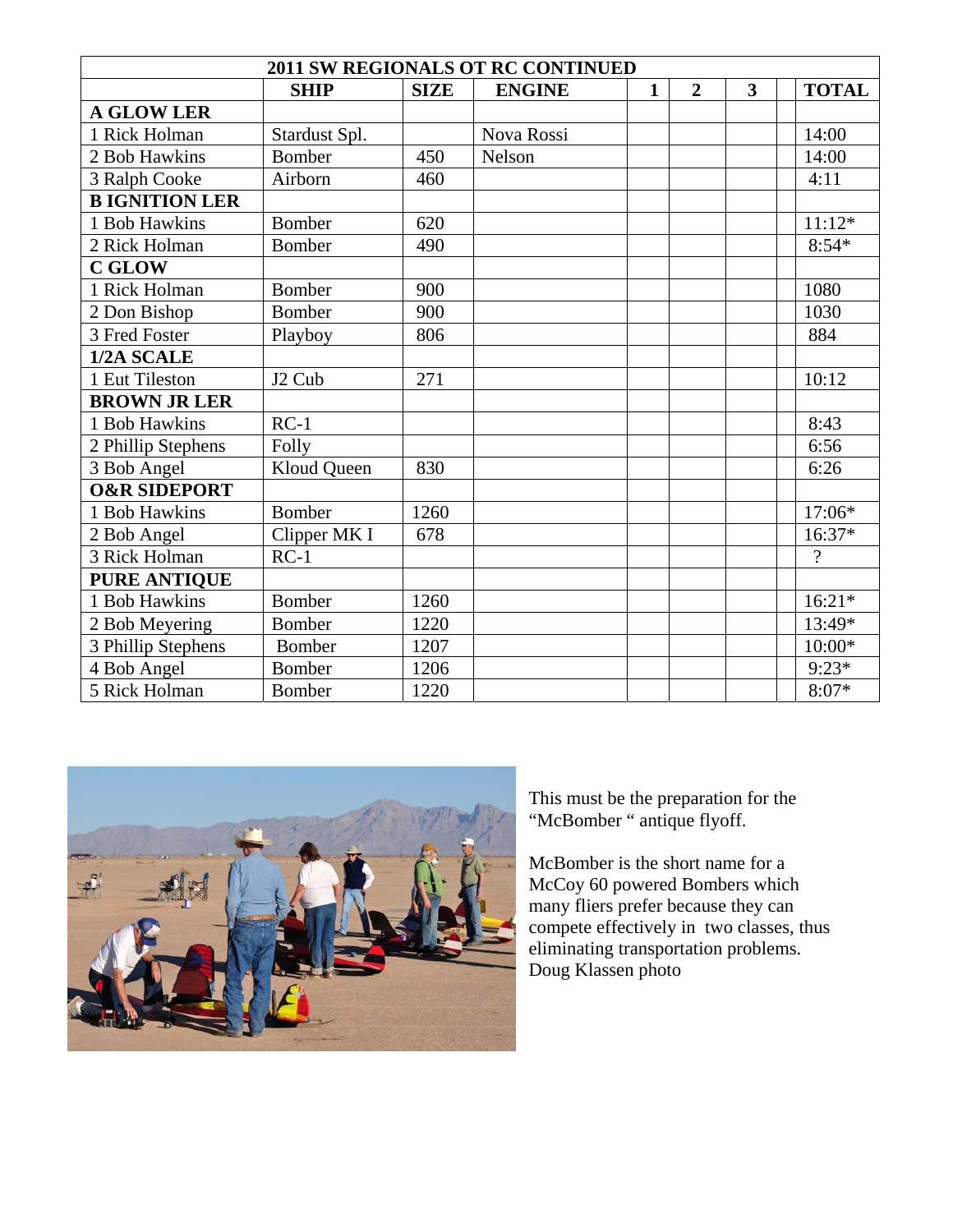

Keith Smith designs AMA sailplanes and has flown in those events for some time, but I believe the Eloy event was p robably his first SAM competition.

He hails from Canyon Country California.

Here he poses with his electric powered Airborn.

Keith attends with a big friendly dog that's everybody's friend. But he's careful to keep him on leash and away from the airplanes. Sorry but I forget the pooch's name.

Photo by Doug Klassen



Would you believe there are actually four guys flying in this tight formation?

It seems that Fred Foster (with transmitter) is the only one who doesn't see the ship at the moment.

Not to fear though, he has lots of help from his friends. Bob Angel photo